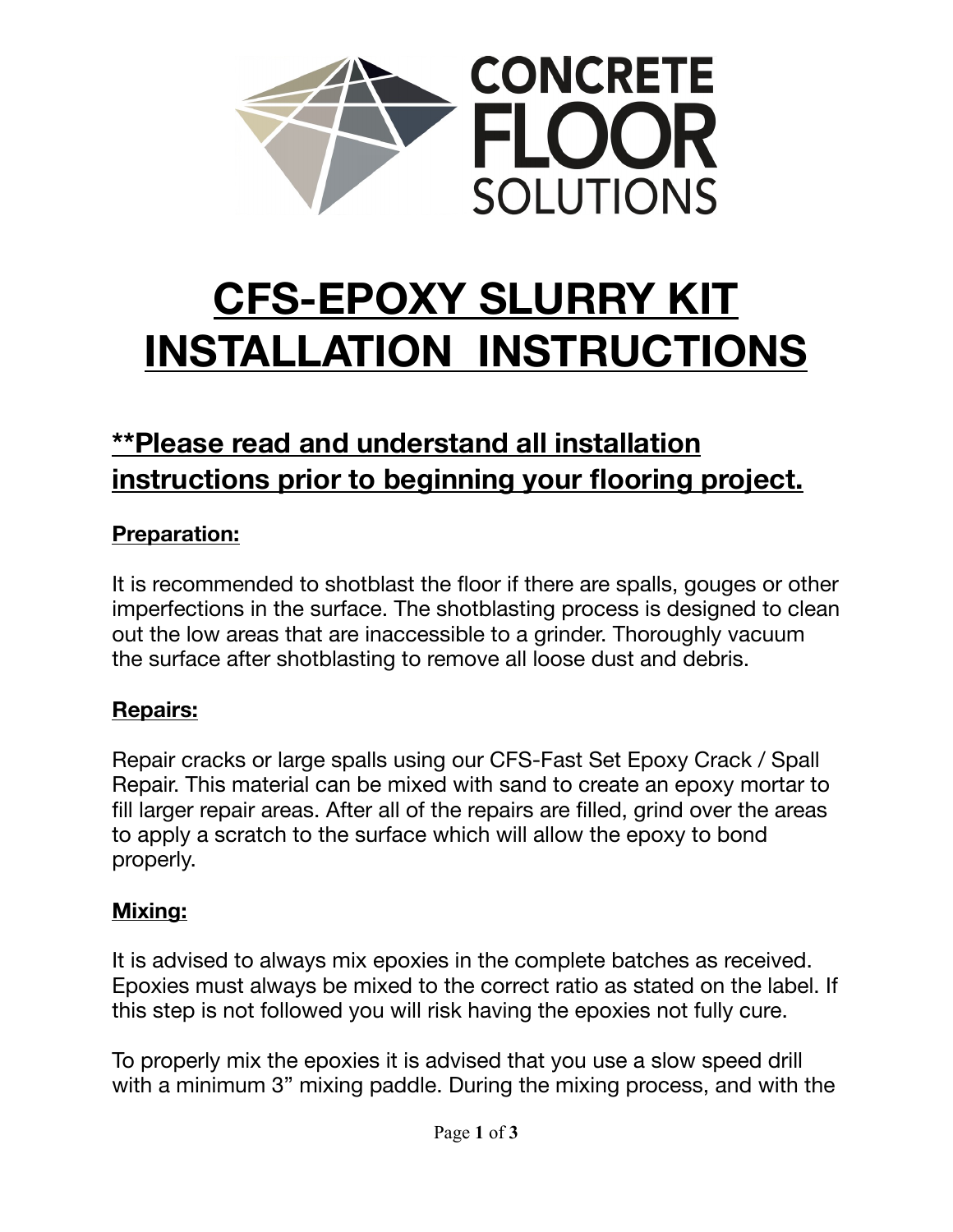

drill on slow speed, move the mixing paddle around the edges of the bucket

to ensure that all of the material gets mixed properly. Mixing time is +/- 2 minutes with a mixing paddle to insure proper mix.

The CFS-Clear Epoxy Binder must be properly mixed prior to adding the sand.

Next, add the 5 quarts of supplied 70 mesh sand into the 3-gallons of properly mixed CFS-Clear Epoxy Binder.

After thoroughly mixing the sand with the CFS-Clear Epoxy Binder the material should be immediately poured on the floor to prevent the sand from settling out of the epoxy.

It is critical to review and understand the **POT LIFE / CURE SCHEDULE** prior to mixing and working with any of these materials. Most epoxies cannot be mixed and left in the bucket for any length of time.

### **(READ EACH MATERIALS TECHNICAL DATA AND SAFETY DATA SHEETS PRIOR TO INSTALLATION)**

#### **Epoxy Slurry Application:**

It is recommended to wear spiked shoes during the application steps. Spike shoes will allow the installer(s) to work the entire area of the floor where the epoxy has been poured, squeegeed or back rolled. Always take caution when wearing and walking in spike shoes. Do not drag spikes while walking as this may leave marks in the finished floor.

Immediately pour the mixed epoxy slurry on the floor to prevent the sand from settling out of the epoxy in the bucket.